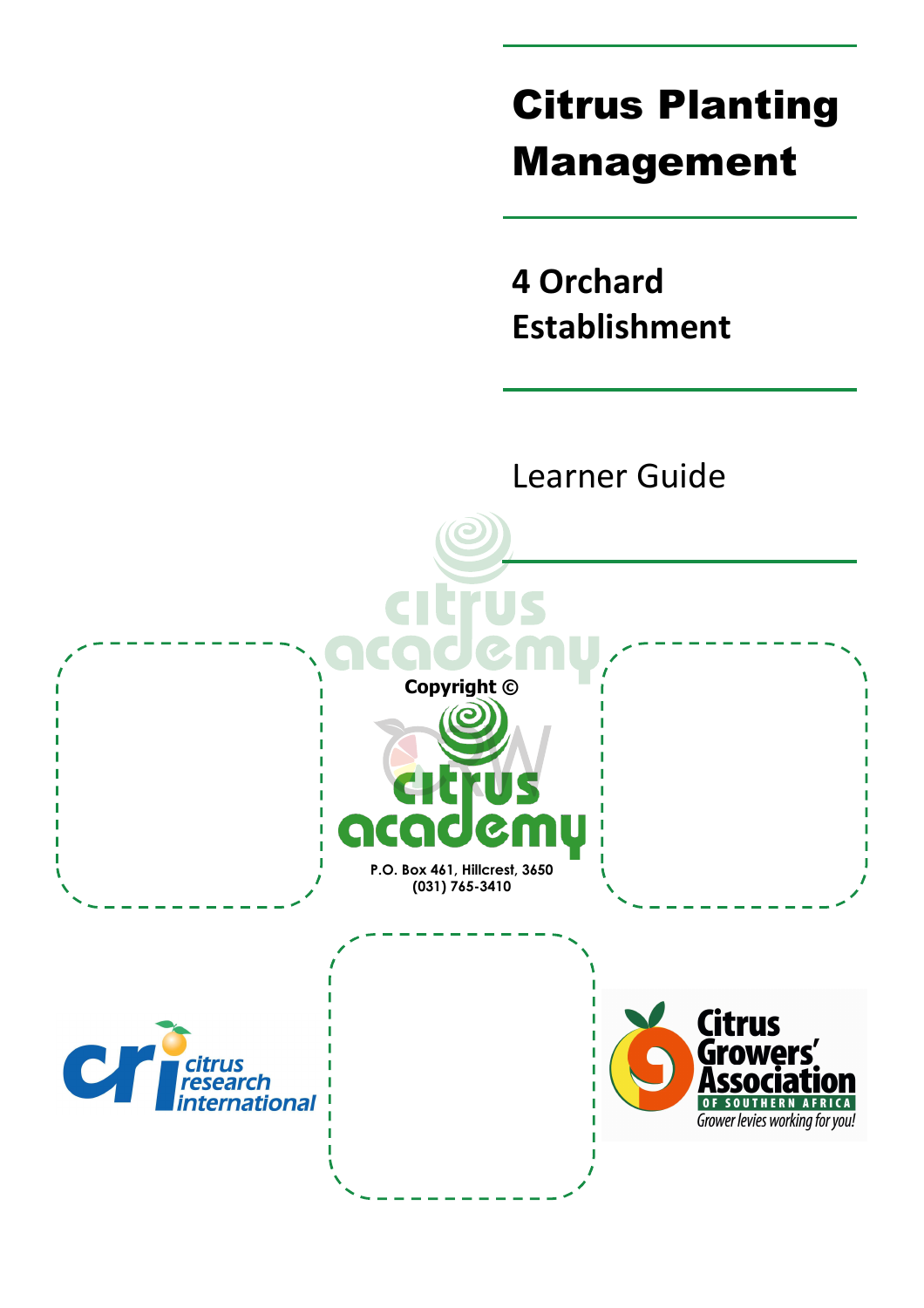#### **© Citrus Academy NPC**

1 st edition 2017

The content of this module is based on audio-visual material produced by the Citrus Academy.

**Module scripting:**  Mooipraatjies

**Narrator:**  Mariëtta Kruger

**Audio-visual production:**  Media World

#### **Additional information sources:**

Citrus Production Guidelines: Volume I - Citriculture: Establishment, Citrus Research International Cultivar Fact Sheet, Citrus Research International Citrus Academy production learning material: Enterprise Selection and Establishment Orchard Establishment

Propagation

#### **Project coordinator:**

Citrus Academy (Jacomien de Klerk)



#### **Disclaimer**

By accepting this document and reading its contents you agree to be bound by the terms of this disclaimer.

The use of the contents of this document and the accompanying visual material is at your own risk. Neither the Citrus Academy nor Citrus Research International nor the Citrus Growers' Association warrant that the content of this document or the visual material is suitable for your intended use or that it is free of inaccuracies or omissions. The opinions and advice expressed in this document and the visual material are not necessarily those of the Citrus Academy, Citrus Research International or the Citrus Growers' Association. The Citrus Academy, Citrus Research International and the Citrus Growers' Association, their directors, officers, employees, agents and contractors shall not be liable for any loss or damage of any nature suffered by any person as a direct or indirect result of the use of, or inability to use, any advice, opinion or information contained in this document or the visual material, or any misrepresentation, misstatement or omission, whether negligent or otherwise, contained in this document and the visual material.

You indemnify the Citrus Academy, Citrus Research International and the Citrus Growers' Association against any claim by any third party against the Citrus Academy, Citrus Research International and the Citrus Growers' Association, their directors, officers, employees, agents or contractors arising from, or in connection with, the use of, or reliance on, the contents of this document and the visual material. It is your responsibility to determine suitability of the contents of this document and the accompanying visual material for your intended use.



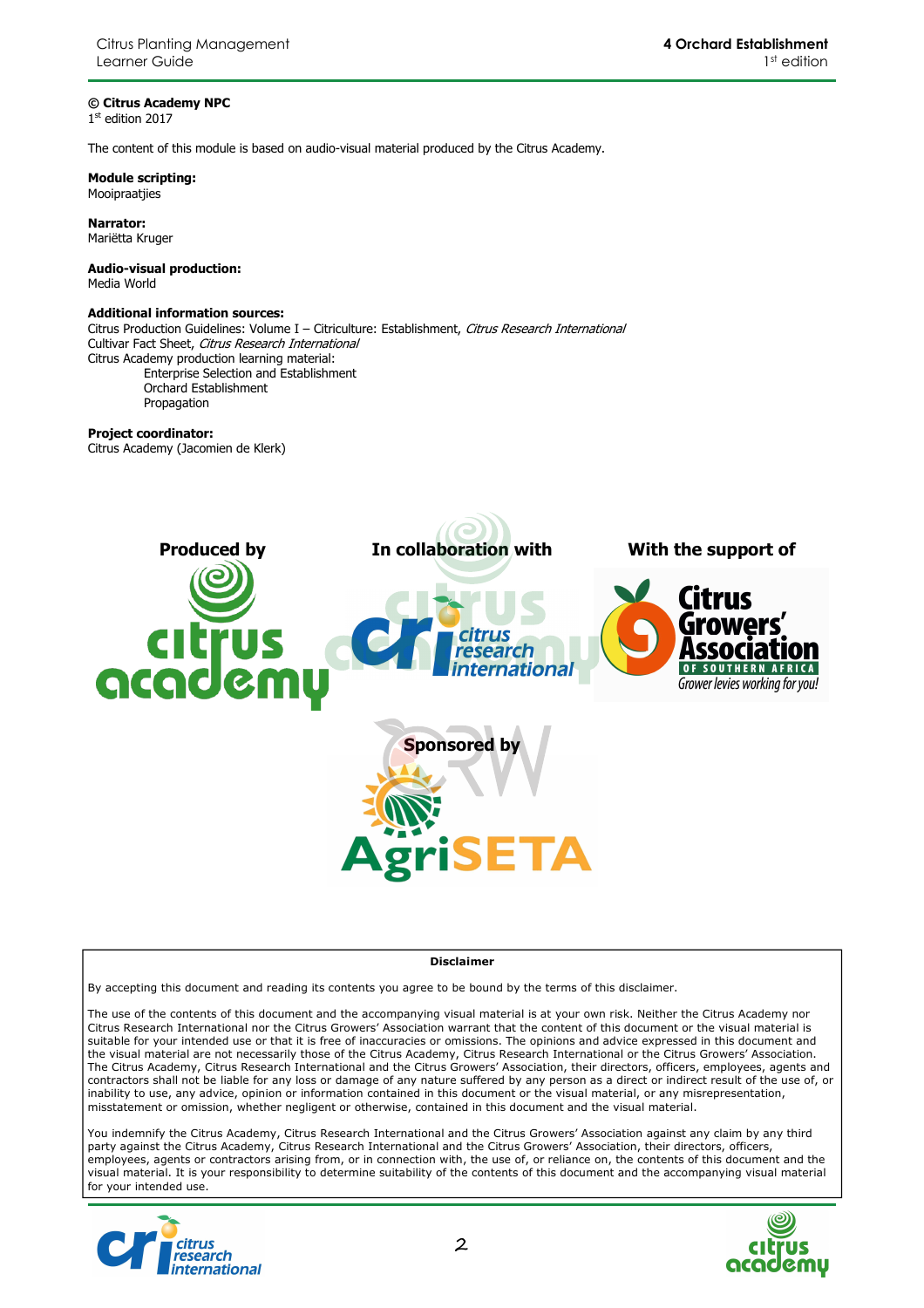## Contents

| <b>Introduction</b>                                                           | 4                        |
|-------------------------------------------------------------------------------|--------------------------|
| <b>Tools and Equipment</b><br><b>Measuring Tools</b><br><b>Planting Tools</b> | 4<br>4<br>$\overline{4}$ |
| <b>Soil Preparation</b>                                                       | 5                        |
| <b>Windbreaks</b>                                                             | 6                        |
| <b>Irrigation Pipes</b>                                                       | 6                        |
| <b>Plant Material</b>                                                         | 6                        |
| <b>Planting Conditions</b>                                                    | 7                        |
| <b>Weather Conditions</b>                                                     | 7                        |
| <b>Soil Conditions</b>                                                        | 7                        |
| <b>Planting Procedure</b>                                                     | 7                        |
| <b>Young Tree Care</b>                                                        | 8                        |



82



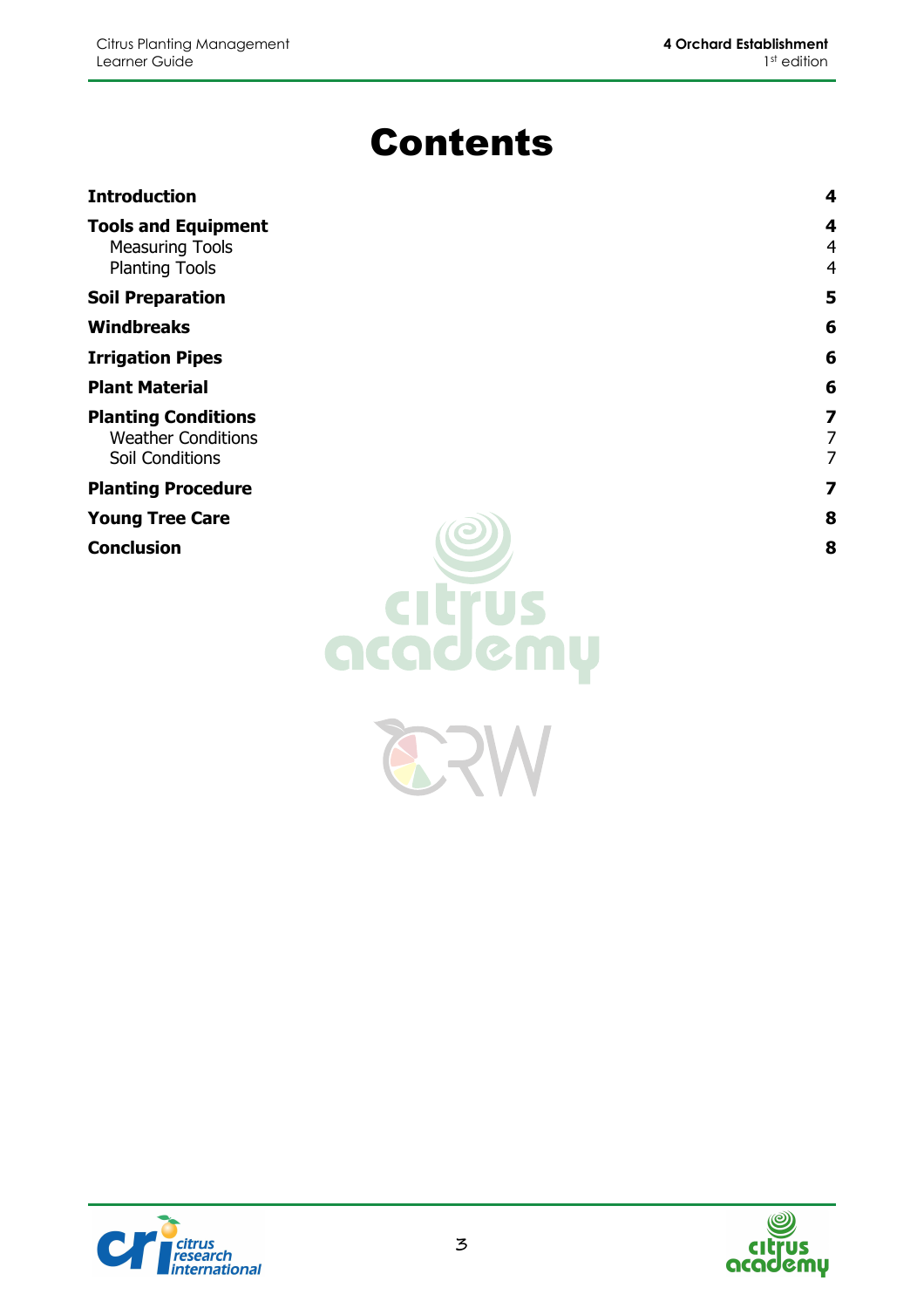#### **Introduction**

Once they have been planted, citrus trees will be producing fruit for up to thirty years, and they need to produce enough fruit of good enough quality. You get a chance to plant an orchard only once in this time, and it is worth doing well. Once the planning has been done around what will be planted, where it will be planted, and how the orchard will be laid out and orientated, we need to start preparing the orchard and get the trees into the ground.

### **Tools and Equipment**

First of all, let's look at the tools and equipment that we will need during planting.

#### **Measuring Tools**



We will need measuring tools to peg out the orchard so that the trees will be planted in the right places. For this we will need a theodolite or dumpy level; a measuring tape; a plant line or cable; and stakes.

Theodolites and dumpy levels are used to mark out straight lines and to measure right angles. We will use it to make sure that the rows are straight and run parallel to each other.

The measuring tape is used to measure the distance between rows and between trees, and plant lines or cables are put in place to mark the position of the rows. We also sometimes use lime to mark the rows. You can make notches in the plant line or cable to show where each tree will be planted in the row, and then put stakes in where the trees will be planted.

#### **Planting Tools**

We will then need planting tools for when we plant the trees. This includes a planting board, spades, forks and a water-cart. Make sure that you have enough tools at hand and that they are in a good condition before you start planting.

Straight after planting you might also need pruning shears, biodegradable twine and stem covers. Pruning shears are used to cut away damaged or unwanted shoots straight after planting. Twine is used to fasten the tree to a stake so that it is stable. Stem covers of paper or straw are put around the lower part of the stem to prevent suckers from developing and to protect the tree from herbicides. It also helps to protect the trees from sunburn in hot areas.





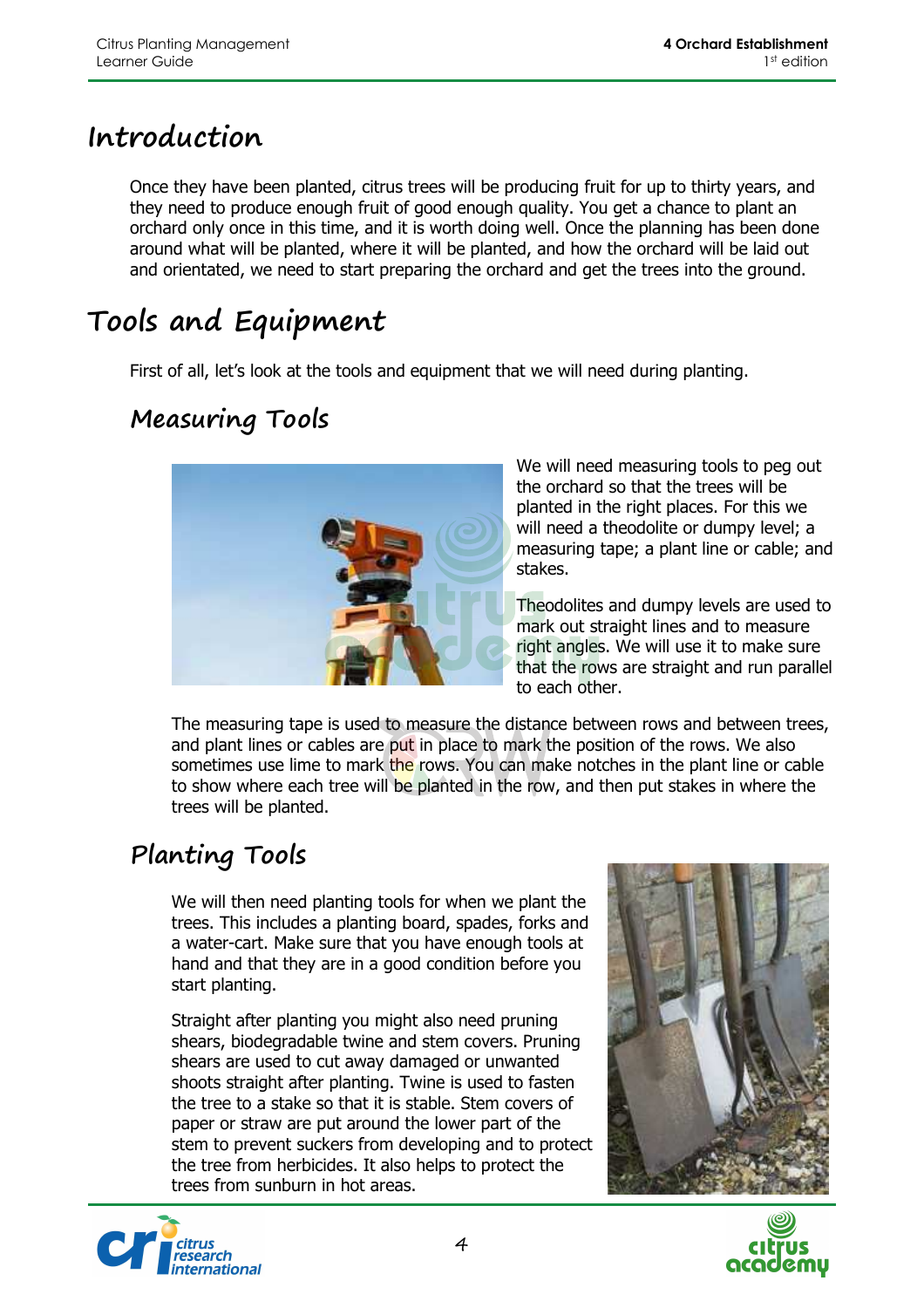### **Planting Preparation**

#### **Soil Preparation**



Planting preparation starts with the preparation of the soil. This is normally done about three to nine months before we start planting, depending on how much moisture there is in the soil.

To prepare the soil, we need to apply physical and chemical preparation methods, so that the tree roots can develop properly. The roots need to be able to grow through the soil and take up water and nutrients from it, which is

easier to do if the soil has a good physical structure. The trees can now grow quickly and well, and start bearing fruit sooner.

Most soil has some sort of chemical imbalance that we need to do something about before we plant citrus trees. When we plan for a new planting, we dig profile pits and take soil samples, which we send to the lab to be analysed.

Qualified soil scientists advise us on what we need to work into the soil when we prepare it for planting, so that those chemical imbalances don't affect the trees once they are planted.

To prepare the soil, it is ripped or ploughed to a depth of between 60 and 100cm. This makes the soil deeper and helps the roots to develop well because it loosens the soil. It also assists in breaking up hard layers in the soil that might keep roots from developing, or cause water to dam up in the soil.

Sometimes we use soil from the area between the rows to make ridges on which the trees will be planted. We do this to increase the soil depth, and also allow water to drain better. Some growers even prefer to use ridges on deeper soil, because it forces tractors and other machinery to go only between rows.

We don't want tractors and machines to drive on soil above where tree roots are growing, because this compacts the soil and makes it more difficult for the roots to grow.

Once the soil has been ripped or ploughed it is important to keep tractors and trailers out of the orchard as much as possible so that the soil will not get compacted again. Tractors and trailers will be used for things like delivering trees and other supplies to the orchard once we are planting, but we need to be careful about where they drive. It is better to measure and peg out the orchard and clearly mark where the tree rows are going to be with agricultural lime. The vehicles can then stay on paths that will eventually become the areas between the rows.



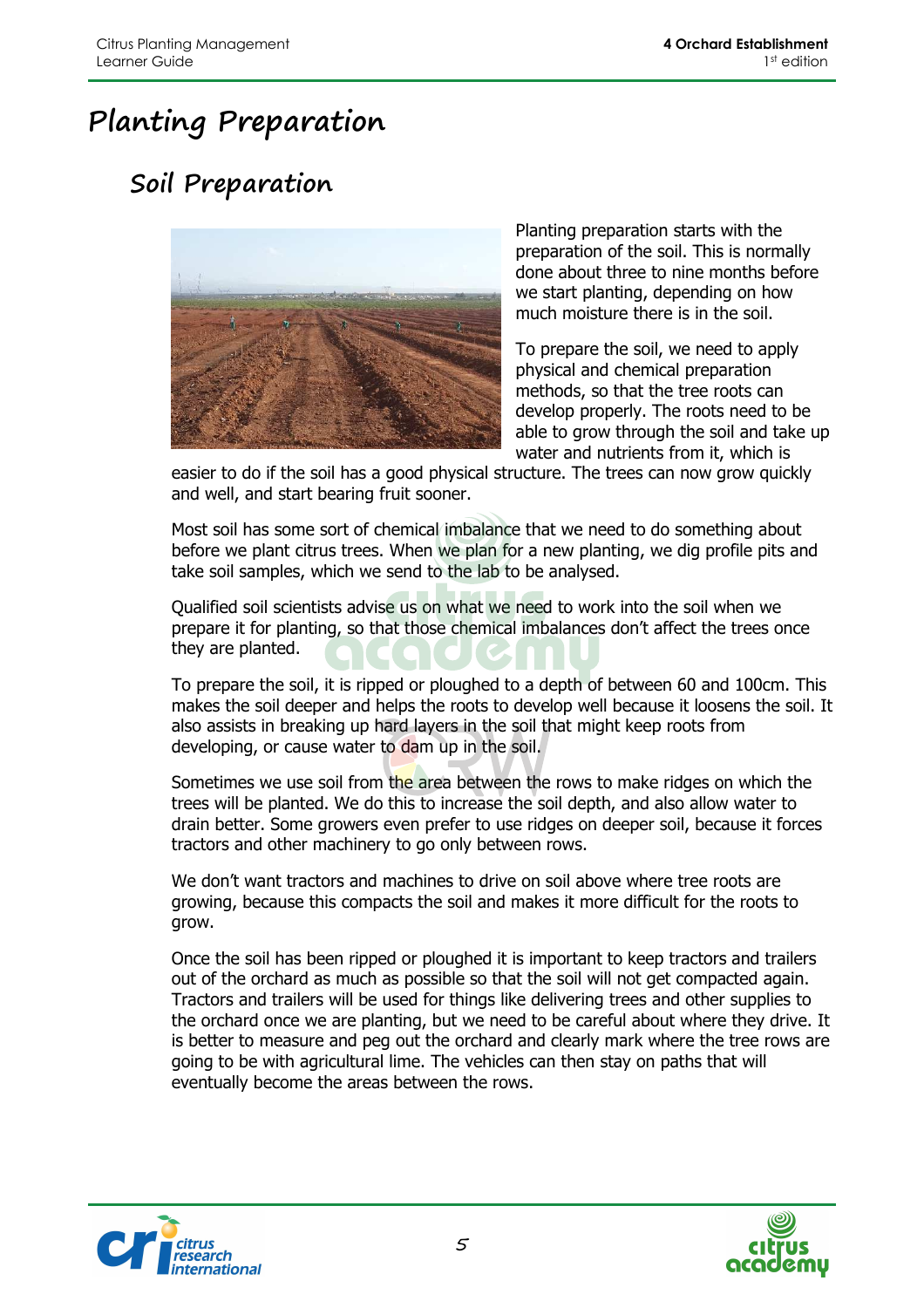#### **Windbreaks**

We now need to plant windbreak trees. These trees are planted on the borders of the orchard to protect the citrus trees against wind. Small fruit can get damaged by surrounding twigs and leaves if the orchard is exposed to wind, causing marks on the fruit that can mean that the fruit cannot be exported. Too much wind can also cause the soil to dry out faster and cause soil erosion, and it can damage the trees themselves.



Windbreaks must be planted well before the citrus trees so that they can protect the young trees from the start. The trees used for windbreaks must grow fast and be tall and strong. They should not require too much water, and they should also not be hosts to pest insects.

#### **Irrigation Pipes**

The next step is to install the irrigation system in the new orchard. Most irrigation systems have mainlines, sub-mainlines and mother-lines which bring the water to the orchard. These pipes are buried before we start planting a new orchard.

Once we have finished planting we can then immediately install the pipes and emitters by the trees.

#### **Plant Material**



As we get closer to the date when we start planting, the trees that were ordered from the nursery will be delivered to the farm. We need to be sure that the trees are healthy and strong when they arrive on the farm, and we need to look after them until they are planted.

At the nursery trees are grown in soil inside plastic bags, and this is how they will arrive at the farm.

The plants are watered well before they leave the nursery so that the soil won't dry out during transport to the farm. It is best to transport them in a closed vehicle so that they are protected from the heat and the wind, and from getting damaged.

When the trees arrive on the farm, put them in a safe place and water them. Make sure that the soil in the bags is kept moist until the trees are planted. The roots of the trees must not be allowed to dry out at any time.



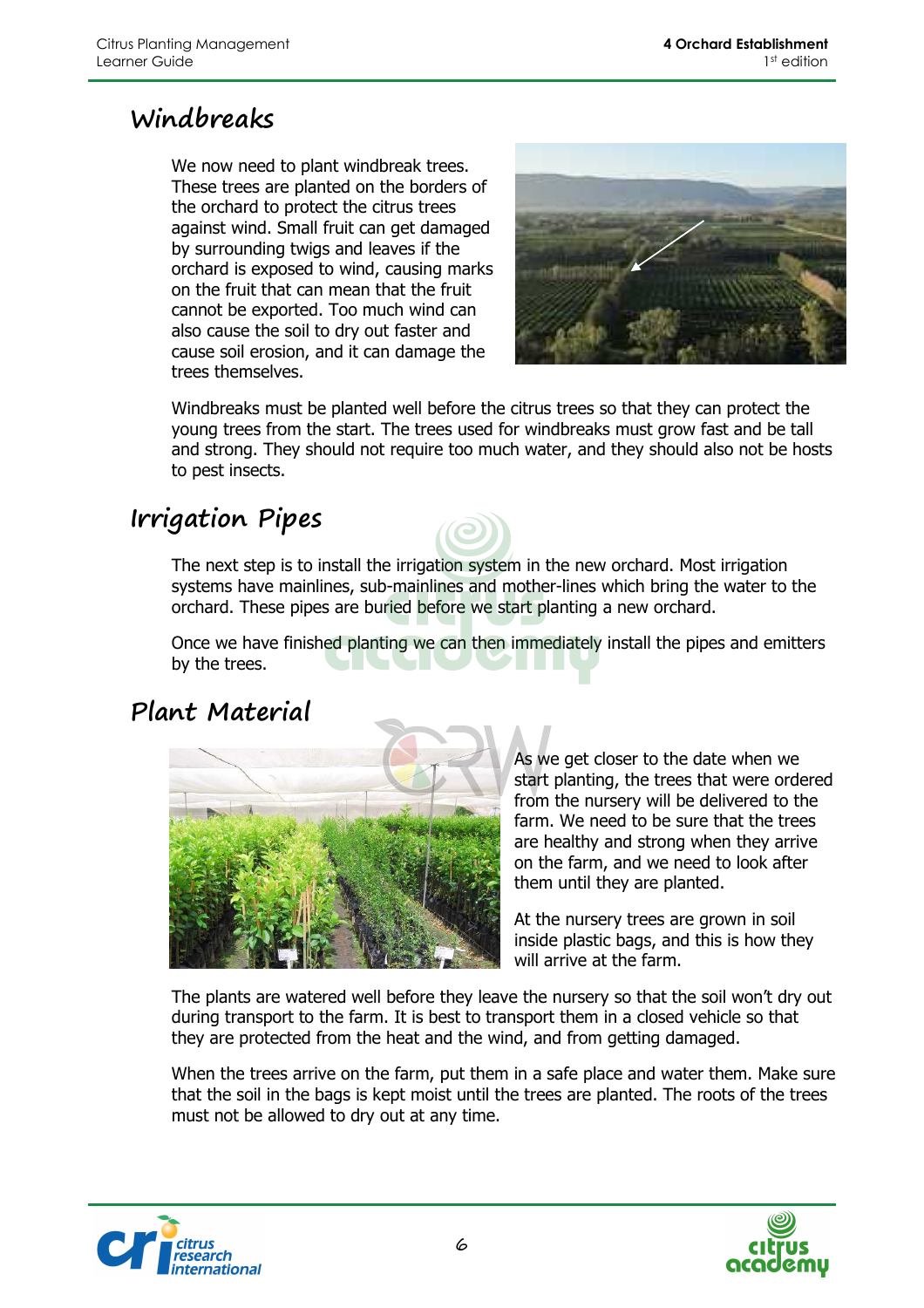### **Planting Conditions**

It is now time to start planting the trees. Before we look at the best way to go about this, we need to think about the best conditions during planting. When the tree is moved from its bag and planted in the orchard it is a shock to the tree. It must recover from the shock before it can settle in the new soil and start growing. The more tree-friendly the conditions are when we plant, the less stress on the tree and the quicker it will settle and grow.

#### **Weather Conditions**

In terms of weather conditions, we must avoid planting in extreme temperatures. Remember that temperatures of above 39°C will damage trees, while the lowest temperature at which trees can grow is 13°C. Look to plant trees in the morning, with the temperature around the mid-twenties. Stop as soon as it gets too hot, and move the unplanted trees to a safe place where they are protected from the heat.

Rain during planting is mostly good, but if the soil becomes too wet you must stop planting and allow it to dry out a little before continuing. You don't want to plant in waterlogged soil.

#### **Soil Conditions**

The soil should also not be too hot or too cold when you plant trees in it. If the soil is too cold the tree can't absorb moisture and grow, and if the soil temperature is too high, it will dry out and cause moisture stress.

In short, when we plant the trees, the soil should be well prepared to a depth of about 60cm, well-drained, but wet enough so that the roots won't suffer moisture shock while not being so wet that clods start forming. The soil temperature should be above 20°C.

### **Planting Procedure**

The time has now finally come to get the trees into the ground. We have our equipment at hand, the orchard has been pegged out, the irrigation supply lines have been installed, and we have made sure that the planting conditions are right.

- $\div$  The first thing to do is to dig a hole for the tree just before you plant it. It is better to use a garden fork to make the hole  $-$  a spade might smear the soil on the inside of hole if it is too wet, which makes it more difficult for roots to penetrate. To know what size the hole should be, use the plastic planting bag that the tree is in as a guide. The hole should be just deep enough for the roots of the tree, but a little bit wider than the size of the planting bag. Make a little pile of soil in the bottom of the planting hole.
- Now take the tree from the bag. Shake about a quarter of the soil from the roots, so that at least a third of the roots will be in direct contact with the soil in the orchard after the tree is planted. We don't want to disturb the roots too much so that the tree is protected from transplant shock, but we do want the roots to settle into the new soil.
- $\div$  If there is a knot of roots at the bottom of the plastic bag, loosen them and spread them out carefully. Place the tree on the pile of soil in the bottom of the hole and backfill the hole with soil.